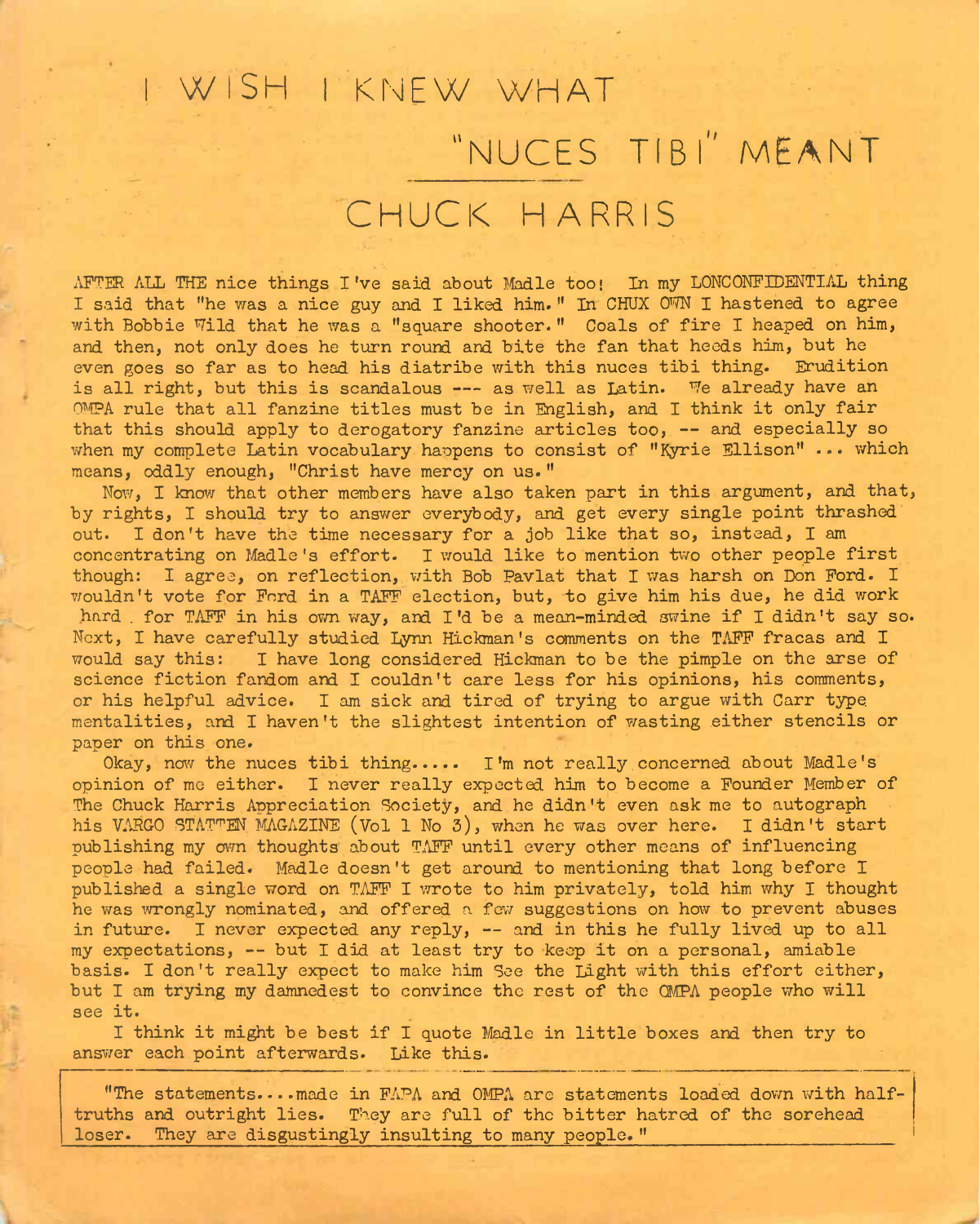Well now, I've never been called a liar in fandom before and I don't much like it. I don't see why I should have to take that sort of crap from anybody, --even somebody endorsed by Forrest J Ackerman, -- and it seems a dreadful pity that none of these "outright lies" of mine happened to get quoted. Prove it buster, -quote one of these lies from my FA<sup>TA</sup> or OMPA stuff and let's all have a good look at it. If you want to slobber that sort of bilge you'll have to be lots more precise. I have NEVER written a deliberate lie in fandom yet. I am opinionated. I will argue until I'm black in the face on each and every subject under the sun, ---but I don't lie. Now all you have to do is QUOTE one of these FAPA or OMPA lies.......

And balls to your bitter hatred and sorehead loser too. I don't hate anybody, ---I don't think I could summon up enough energy, -- and if I wasn't a candidate, how in the ever-loving world could I be a sorehead loser, hmm?

"...just who is "our" group...And don't try to kid anybody about that '25 of us. ' Ford, as you are well aware, was far too generous with his estimate. Eight or ten would have been more like it."

Tell now, I've nower been called a line in finding before and I don't is it. I don't see Wh Peshoul at it is in finding before and i don't experime an one of these but<br>significations in the second in the set of the set of How wonderfully convenient for you to discover now that Ford over-estimated the opposition, but how on earth am I supposed to be aware that he did over-estimate it? T-lepathy, anybody? You want to lay off that crazy science-fiction stuff. Make me out to be No. 1. on your Pariah Dog List if you wish, but don't, for heaven's sake try to make out that I' a mind-reader too. All I know is what Ford made public. In his TAFF Report he says, "It seems that in the British area there are about 25 or so fanzine publishers.... Then their favourite candidate did not win the 1957 election they somehow felt cheated." Silly me,--I thought in my ignorance that when the man said "25" he meant "25." But, hell I'm easy. If Donald has now re-checked his figures and discovered•that he counted us all three times, then I am happy to accept his revised arithmetic...... and breathe a silent prayer of thanks that this embryo Einstein didn't do the counting this year.

"...if you are implying that British fandom -- in general — agrees with your ultra-fuggheaded statements, then I must accuse you of outright prevarication. "

Sirel you impugn me! My thirds will call on you in the morning, -- my seconds are, unfortunately, en route to Gert Carr. (This joke is used without permission of Walter <sup>A</sup> Willis too.) Seriously though, I speak not for Boskone, but for Chuck Harris. I am nobody's mouthpiece: opinions expressed in my fanzines are, curiously enough, my own. I haven't noticed many of them flocking to the Madle banner, but it wouldn't make all that much difference to me if they did just as long as they give me five minutes to put my side of the business. But, if you read through the OMPA mailing you'll be able to see how the rest of Anglo-fandom react.

And dad, try not to write so pompously. Phrases like "I must accuse you of outright prevarication" (no less») died with Queen Victoria, and I'm surprised that Pavlat allowed you to soil his fine fanzine with such empty twaddle. You certainly wouldn't have got away with it in any of mine.

"...you are to be excused for not knowing this since you are a comparative with the excussed for not knowing this since you are a comparate dombar comparate detection..."

Gosh, Mister Madle, Sir» And is that genuine verdigris on your beanie propellor?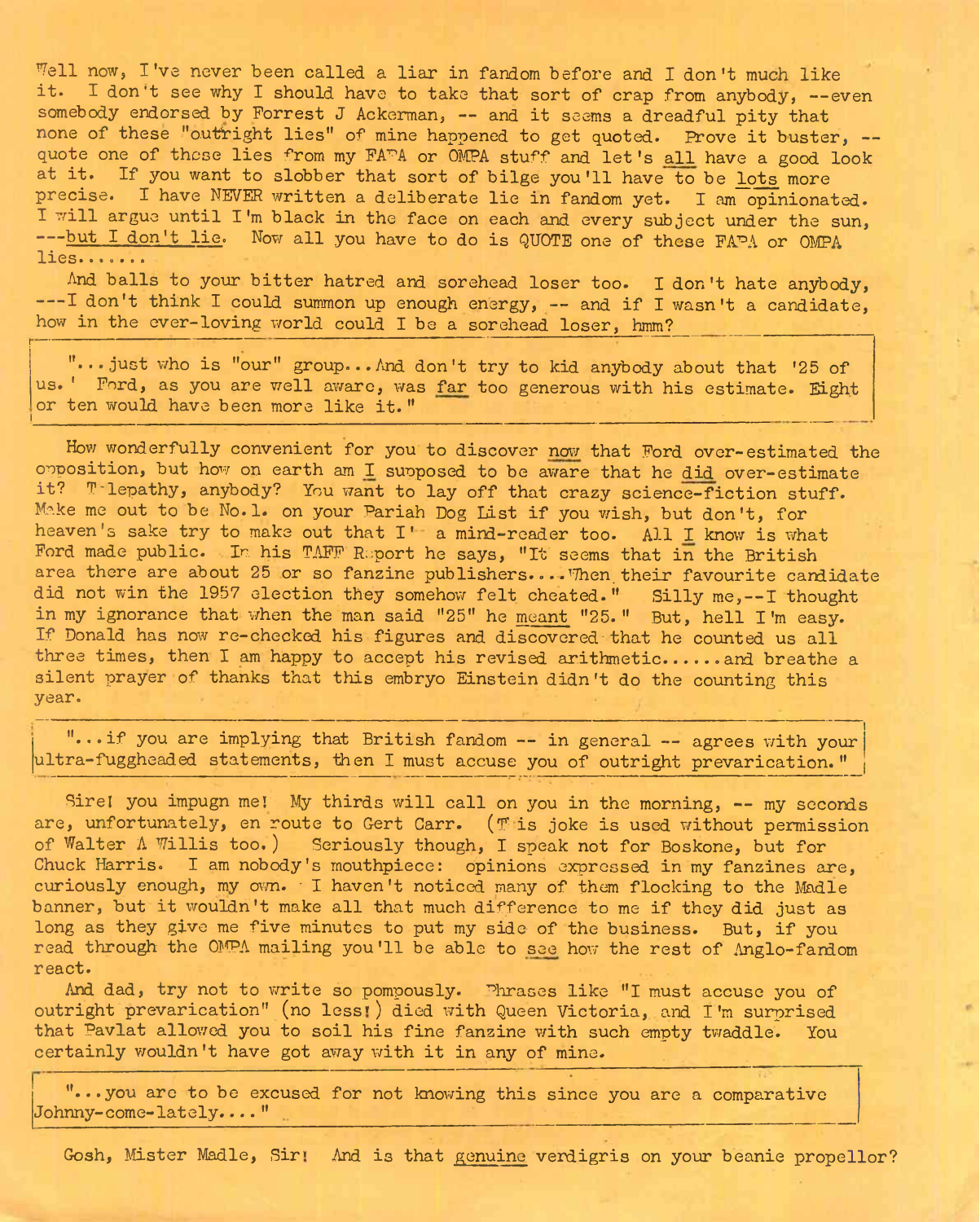Tell us again about Neanderthal fandom, and what Jules Verne looked like in short pants. Sure, I've only been around eight or nine years or so, -- I'll be damned if I can remember exactly how long it is anyway, — and I know that this would count as a mere fly-speck on your long-service medals, but you might have mentioned just one small point. I've been active, guv'nor. I helped found OMPA, help co-edit a fairly big international fanzine, and SURPRISE' SURPRISE! SURPRISE! I helped found TAFF!!!!!! I have also contributed and voted in each election so far. You were saying, Madle my old guard.....????

Oh yes, I've also been asked to stand in each of the British TAFF elections so far, but have always refused to allow my name to go forward because I've never thought of myself as a suitable candidate. Humble and unassuming, that's me.

"...(Bobbie Wild)....your success in insulting her to such an extent that she has dropped out as a TAFF candidate."

This is a very interesting point, --but completely untrue. Bobbie dropped out because she has a serious internal complaint that precludes her from travelling, As I'd voted for Ron Bennett & Bobbie Wild it seems hardly likely that I'd want the girl to drop out, does it?

You want to watch that Gert Carr style of yours, -- it's liable to backfire and make you look a trifle fuggheaded at times unless you handle it skillfully. and make you look a trifle fuggheaded at times unless you handle it skillfully.

"I was asked to run. He contributed money towards my entry fee. He did not vote on general principles."

Well, I wouldn't hurt Forry for worlds,  $-$  I count him as a friend of mine, and know that he's had a rough deal from fandom over the years. But, what are these general principles that stop a man voting in a TAFF election? Look, Ford publishes his list of contributors: Ackerman isn't on it. The only assumption anyone can make is that he didn't vote and didn't contribute. And, if that's what you think of as an "inane statement" then I am Hugo Gernsback.

"Because you feel that everything that happened before the advent of Lee Hoffman and Quandry occurred during the dark ages -- and that 6th Fandom was the first TRUfandom -- and have orgasms at the mention of such immortals of fandom as Rich Elsberry and Max Keasler."

Well, I as active before all these people I think, but is nothing sacred to this man? Will the next mailing charge me with harbouring Unclean Thoughts about Marion Zimmer Bradley? I positively REFUSE to allow my reproductive processes to be used as a mere debating point in any argument. So there. Slander me if you must, deride me and point the fingerbone of scorn at all I hold to be true, but keep your nasty prying eyes well away from things that don't concern you. What are you after, -- a signed testimonial from the fairest flowers of Anglofandom stating that my sexual reactions are reasonably normal, or are you all ready to publish photostats of the Valentine I sent to Everett last February, hmm?

"... I happen to know who the "assortment of all-American fuggheads" are. Why didn't you say Don Ford, C. L. Barrett, and Lou Tabakow?.... I'll say this: the three "Fuggheads" mentioned above are my idea of science fiction fans. You sure as hell aren't." including above are my mea of science including ans. Tou sure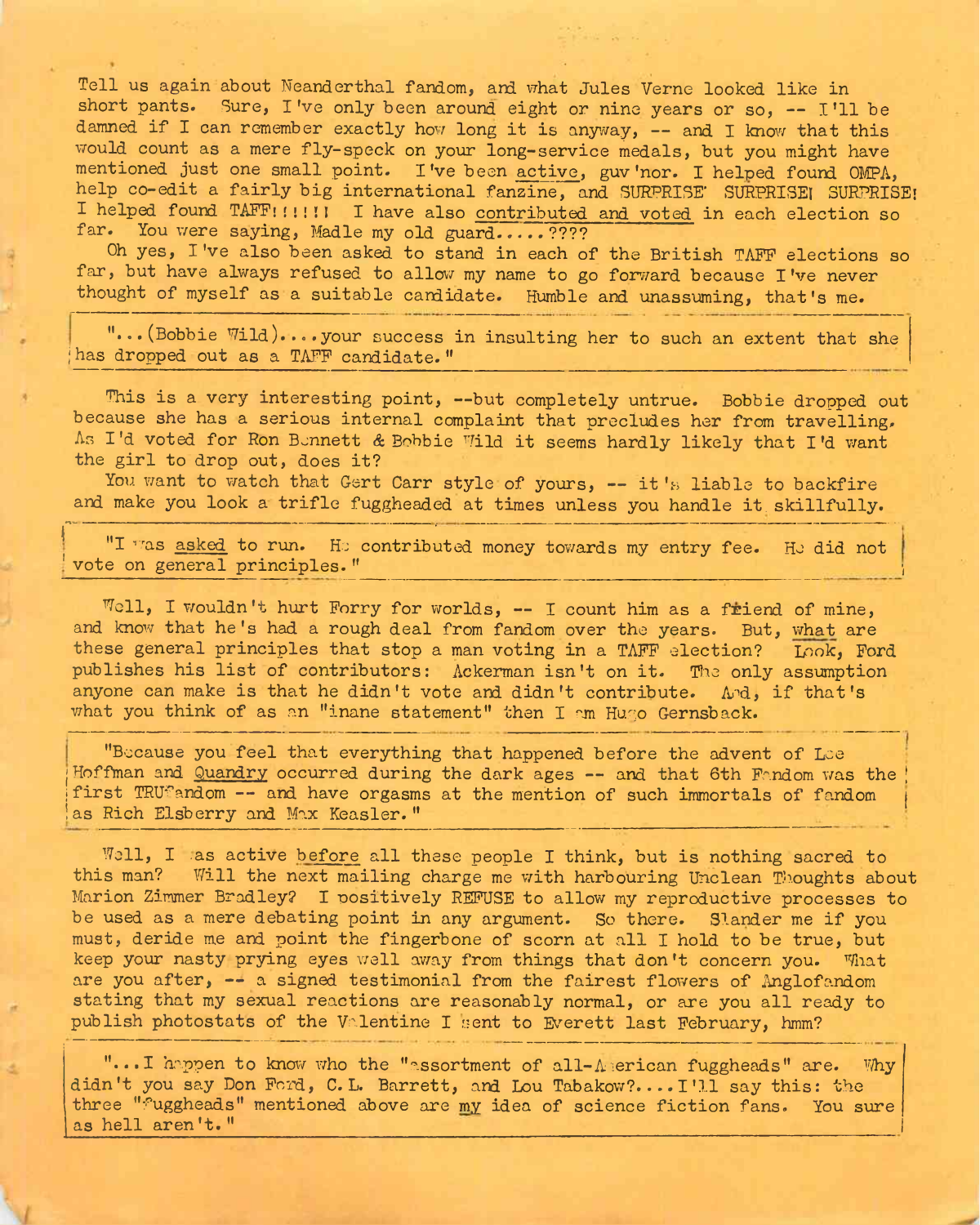I guess we are all entitled to choose our own methods for separating the stefnic sheep from the mundane goats, but who are these faans that our boy Madle defends? Dave Newman and Ron Bennett have recently published a directory of SF fandom, and included most everybody in-the microcosm. But, you'll find no mention of Barrett in it, and Tabakow gets in only by the skin of his teeth, — his name is listed, but he is not classified as Active, Ex-Active, Professional or any other damn thing at all. They may well be hellish big noises Stateside when they dribble into their tape-recorders, but as far as I can see, when I termed them an "assortment of all-American fuggheads" it was <sup>a</sup> pretty fair label. Anybody who'd contribute a single, word to the sort of tape these people sent us are automatically classified as prime fuggheads around here.

Let's get to the main issue though, or I'll never get this thing finished. You'll remember that, on every possible occasion, I have stood up and screamed that Madle should never have been nominated, that he was barred by the one rule of TAFF which states that all candidates must be fairly well-known on both sides of the Atlantic. Right, let's see what Madle has to say about his record....

"...science fiction and fandom have been my primary hobby since I was twelve years old..... I rejoined the Philadelphia SF Society in 1946, the club that I had helped organize way back in 1935; edited PSFS News, a bi-weekly clubzne, edited progress reports and program booklet for the 1947 World Convention, served as an officer practically every year I was a member of the PSES, left Philly in 1953 after serving as an officer of the 1953 "orldcon: formed Carolina SF Society in 1954: sponsored two Southwestern Conferences.... Publicity Chairman of first, Chairman of second; now V-P óf Washington S-F Association. In addition have written for such fanzines as Varioso, JD, Transuranic, Spacewarp, Stellar, etc. Also, and I know this will impress you not one iota, but I have authored "Inside Science Fiction," a fan department which has been running in RW Lowndes magazines since <sup>1953</sup> and is probably the longest running professional fan column of them all. But hy the hell do I aste stencils explaining to you that I a too a TRUfan. Can I help it if your knowledge of s-f fandom is so extremely restricted that you don't 'mow what the hell is going on outside "our" group? I<sup>e</sup> a person with an s-f background like the above is not "fairly well-known" to any goddamned fandom, be it British, American, or otherwise — then it is the fault of that segment of fandom, not the person involved."

Yeah sure, blame the segment of fandom if you wish, --- but can you STILL not understand that it was this segment of fandom, in which you were NOT fairly well known, that founded TAFF ? It was this segment of fandom, in which you were NOT fairly well-known, that actually specified that all candidates MUST BE FAIRLY ''ELL KNOWN ON BOTH SIDES OF THE ATLANTIC. To me this seems so simple that I am honestly amazed that not everybody is able to grasp the point that either candidates are active in international fandom or they are not eligible to stand for TAFF. Medle and his mob can scream blue bloody murder about it, but that's just too bad. Wo made this one-rule when we began TAFF, and it will take more than Madle telling me that  $I^{\prime}$  a liar, a fool and a fugghead before I'll stay silent and see it flouted.

Damnit, taking his own record as evidence, how could he have been "fairly well-known" over here at the time he was nominated? How many of the British part of the audience can say that they have even heard of the Southwestern Conferences or The Carolina Science Fiction Society? How many can give the name of any Worldcon Officer for any past Convention that was held abroad. Sure, it's all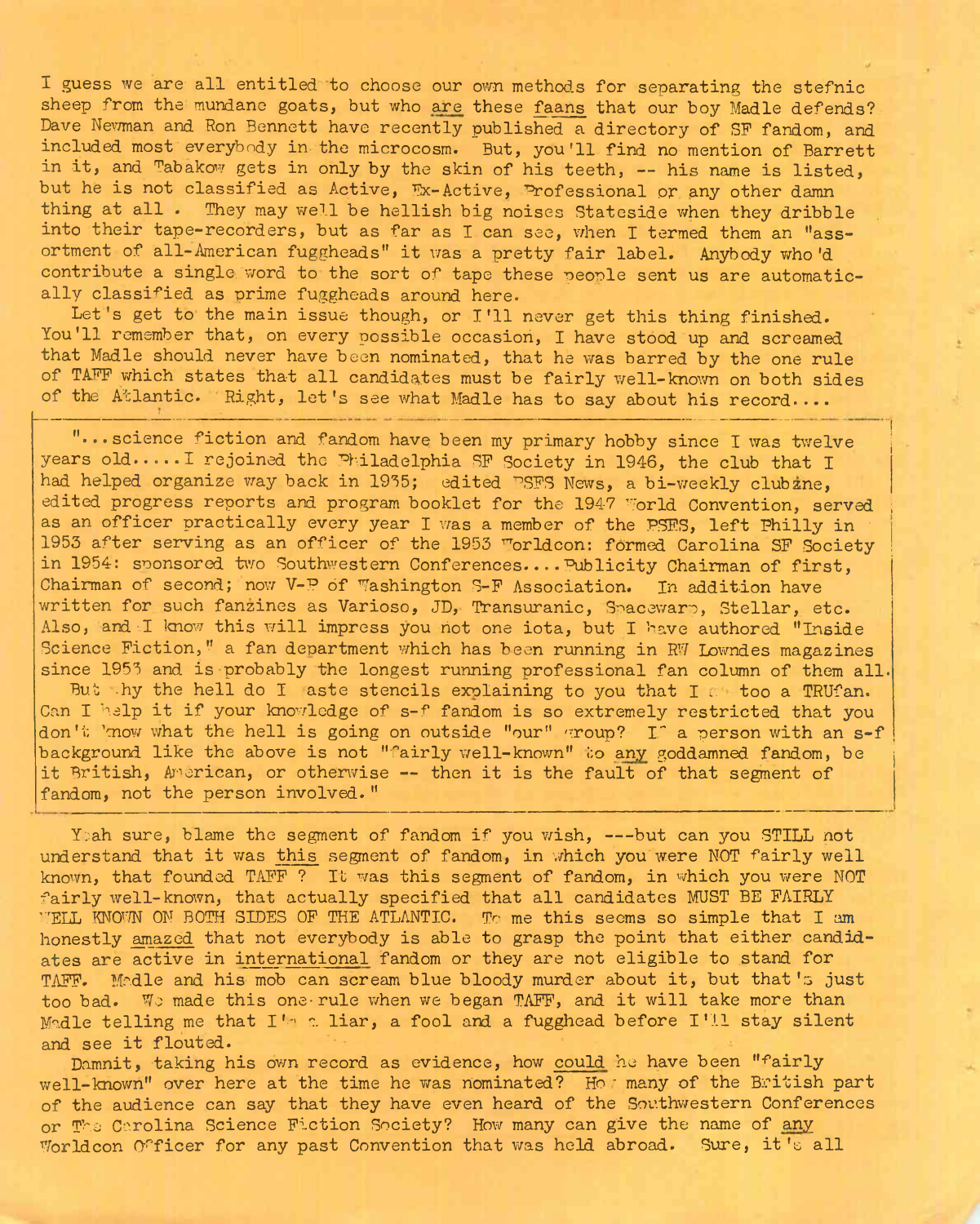very laudable, — but just how does it help to make him fairly well-known over here? Clubs and societies are essentially parochial affairs and have little or no publicity in international fandom. No matter how big a fish you are in clubfandom on either side of the pond, you cannot justly claim that local fame, even national fame, is also international fame.

You see, the only real link, (disregarding tape-recordings), between English and American fandom is the written word, -- the prozines, fanzines, and letters, --and every would-be candidate's claims must be judged with this in mind. Bookcollectors, convention-goers, local club members etc do NOT automatically become suitable TAFF candidates just because they have a connection with science-fiction. If they are not known overseas then they are not eligible candidates.

So, let's look at the stuff Madle has written that might make him eligible.... "Vc.rioso, JD, Transuranic, Snacewarp, Stellar etc...." First, ignore the "etc" we need something more definite. Something like "Spacewarp" for instance, -which was a superb fanzine when it died in the early fifties. We are concerned with the period when M:dle was nominated and was campaigning for TAFF during  $'$ "6/'57. At that time Smacewarp was dead, buried and damn near forgotten. TAFF was intended for actifandom, not as a resurrection agent for the fannish dead.

"JD" and "Transuranic" are new ones to me, — I've never seen either of them, and I'll be more than surprised if you can turn them up in your files and discover that Madle was churning out stuff for them during the crucial period. "Varioso" and "Stellar" are still with us, thank ghod. My files are not complete (yes, I'm trying to be fair), but I've checked what copies I do have and I can't find anything at all by Malle in either of them until after he'd had the TAFF trip. And as for his prozine column, -- just how many of the Lowndes magazines circulate over here? I may be wrong, but I've never seen Madle in a Lowndes BRE<br>vet. But does anybody, even Madle himself, honestly believe that this prozine But does anybody, even Madle himself, honestly believe that this prozine column or the rest of his record reasonably allows Madle to qualify as being "fairly well-known" over here?

The hell it does. If he had been reasonably well-known then surely at least solitary English yote would have been cast in his favour. Was it? one solitary English vote would have been cast in his favour.

Enough. I've got to finish this off or I shall miss the mailing, but I want to say just one more thing.

Ignore the charge and counter-charge stuff, the insults and the screams and whatnot. Believe, if you wish, that I am an ultra-fugghead, a poor deluded fool, even a liar. Leave it all and turn back to re-read Madle's record, -- either as I have quoted it, or, if you think I might be acting real sneaky and have omitted <sup>a</sup> couple of tasty bits, read it in Pavlat's fanzine. Now try to balance this record with the TAFF rule that candidates must be FAIRLY WELL-KNOWN ON BOTH SIDES OF THE ATLANTIC.

Well, do you think he was?

## Chuck Harris

P S And write me -- plain sealed envelopes only -- with a free translation of that nuces tibi thing. Ta.